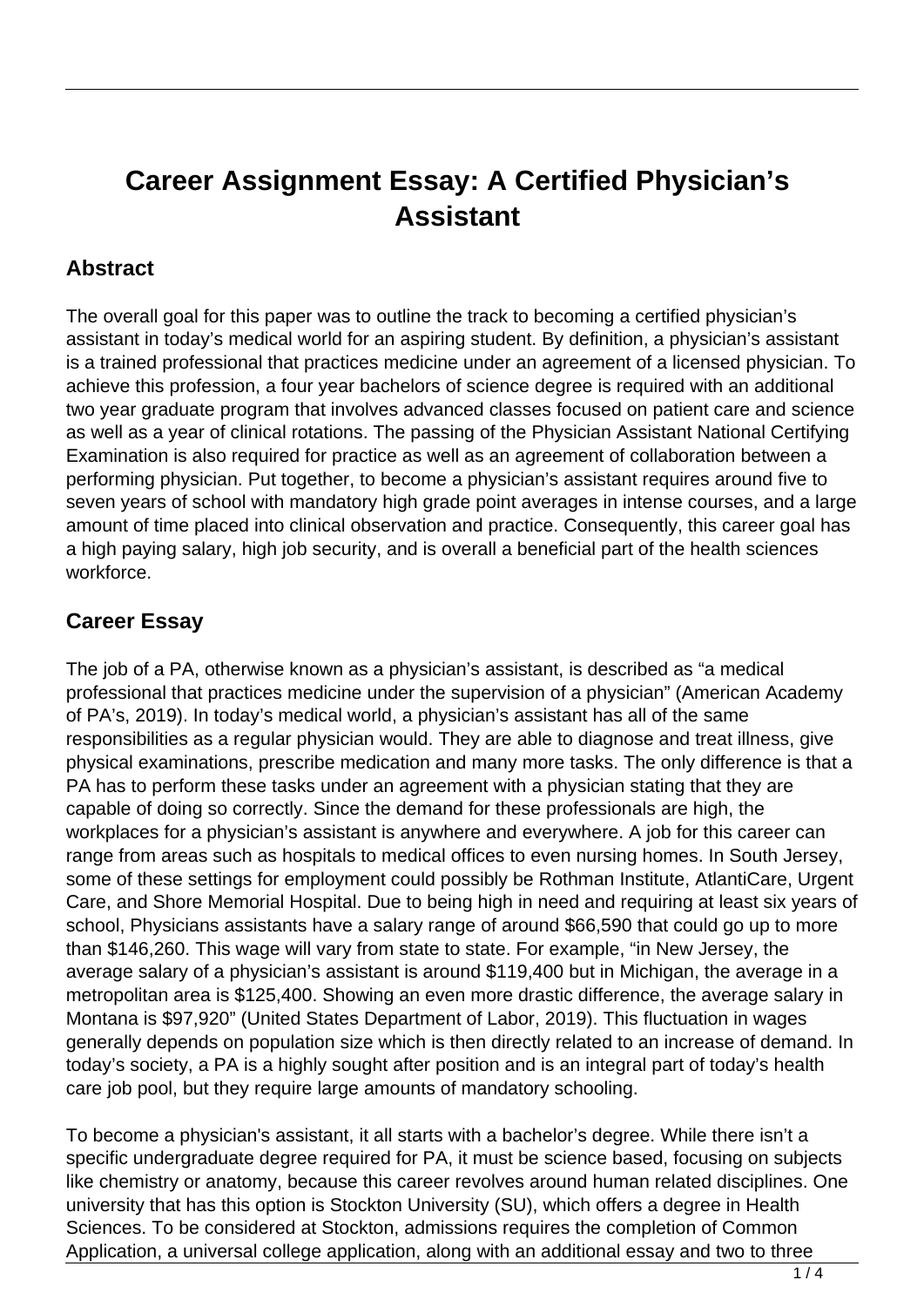letters of recommendation. SU also allows for the submission of an applicant's SAT and ACT scores for them to take into consideration, but these standardized tests are not required, they only have the possibility of increasing a student's chance to get in. When admitted into Stockton University, to be considered to be on the track to becoming a physician's assistant, a student must take a variety of courses. In chemistry, the courses required at 2110/15 CHEM 1 w/LAB, and 2120/15 Organic CHEM w/LAB. In biology, a student must take 1200/05 Cells & Molecules w/LAB, 1400/05 Biodiversity & Evolution w/LAB, 2180 Human Anatomy w/LAB, 2150 Principles of Physiology w/LAB, and 3020 Microbiology for Life Science. In the health science field, the courses are 1101 Intro to Health Science, 1241 Medical Terminology, 2305 Statistics for Health Professionals, 2501 Teamwork and Collaboration, 2301 Cultural Diversity in Healthcare, 3411 Writing & Editing for Health Science, 2411 Informatics, 1100 Intro to Psychology, and 3200 Research are necessary. All students also need to complete one general studies course that has one of the required attributes, these are "A" for Arts, "V" for Values/Ethics, "H" for Historical Consciousness, and "I" for International/Multicultural. In addition, each student must complete at least four W1/W2 courses and at least two Q1/Q2 courses. Throughout the curriculum there are also additional GIS classes and At Some Distance (ASD) classes that must be taken. The respective courses listed are classes that the student is able to choose based off of their own interests and no one specific class is necessary. For a physician's assistant, schooling does not end here. After a Bachelor of Health Science degree is achieved A master's degree is mandatory to be able to practice as a PA, and one nearby school that offers a program for this graduate degree is Jefferson University in Pennsylvania. In order to be able to apply to this program, a student must have received a minimum of a B grade or better in Cells and Molecules 1 w/LAB, Chem 1 w/LAB, Anatomy and Physiology w/LAB, Microbiology w/LAB, Statistics, and Psychology. In addition, it is required for applicants to have an unrounded average GPA of 3.25, but it is important to note that the school states online that a 3.4 or higher GPA is what they consider to be competitive. Lastly, a student applying must have at least 200 hours of direct patient care, an essay submitted through the Central Application Services for Physican's Assistant (CASPA), and three letters of recommendation. This master's program at Jefferson has a twenty seven month long duration where the first fifteen months are spent in didactic courses that are divided into four semesters. The first, prefall, has the classes Advanced Human Anatomy, Patient Communication, Intro to Professional Practice, Legal & Ethical Aspects of Medicine, and Evidence Based Medicine & Population Health. In the fall semester, the courses are Physical Diagnosis, Clinical Medicine I, Clinical Skills I, Pharmacology & Clinical Therapeutics I, Physiology & Pathology I, and Behavioral Science. Next, spring semester consists of Clinical Medicine II, Clinical Skills II, Pharmacology & Clinical Therapeutics II, Physiology & Pathophysiology II, and Introduction to Healthcare Quality & Safety. Finally, to finish out the classwork portion of this program, the summer semester classes are Clinical Skills III, Pharmacology & Clinical Therapeutics III, Physiology & Pathophysiology III, Health Promotion & Disease Prevention, and Special Topics in Medicine. The last part of this course is a twelve month long clinical rotation that is comprised of eight rotiations, each in a different specialty that has no specific order. If a student manages to maintain a 3.0 GPA and completed all rotations properly, graduation and official licensure can be obtained. All of these academic courses can be completed in between five to seven years, depending on the person and their situation. One other factor to consider in the cost of attending these universities. At Stockton, if a student is apart of residential life, tuition is around \$26,000 a year, including a meal plan and the ability to take up to twenty credits a semester. At Jefferson, the cost of tuition and other expenses required in order to practice, for example textbooks, and medical equipment, is around \$51,720 per year. While the academic portion of these degrees may be a lot in perspective, a physician's assistant is a valued title that makes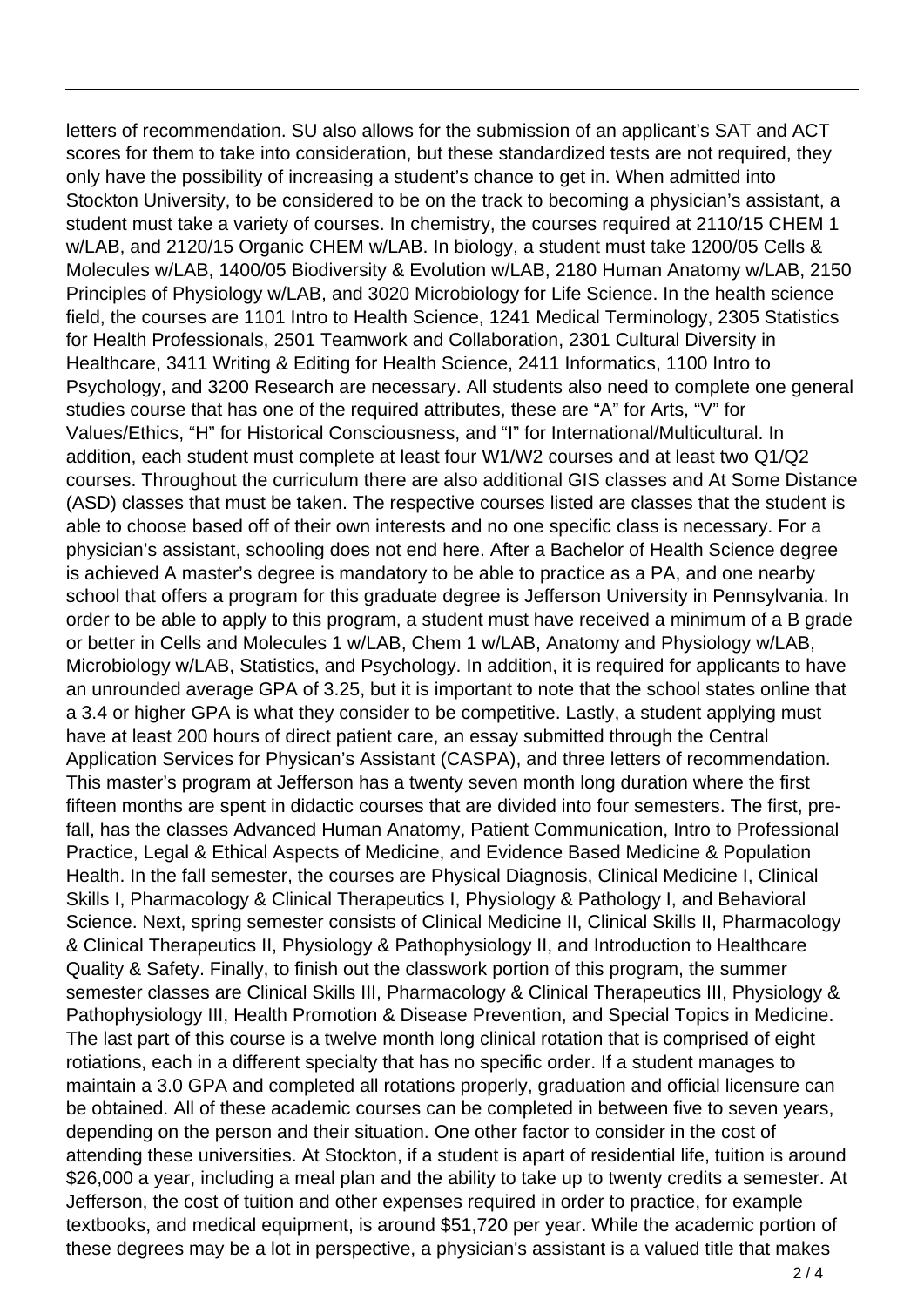this amount of dedication necessary for completion. While it might not be easy, it is definitely possible.

For the professional program at Thomas Jefferson University, in center city campus, the Accreditation Review Commission on Education for the Physician Assistant (ARC-PA) is a corporation that has given the accreditation. For this graduate degree, accreditation is required for the program in order to allow students who have graduated from this program to practice as a physician's assistant. After obtaining this certification, a student has to pass the Physician Assistant National Certifying Examination (PANCE) and with success, a legal classification of "Physician Assistant - Certified" can be used. Finally, in order to practice, a PA must have an agreement of collaboration between themselves and a physician. Although, after graduation, recertification is required every couple of years to be able to continue to practice as a PA, "it is required that at least 100 hours of "continuing education" are completed every two years and recertification from the PANCE examination every ten" (American Academy of PA's). If practice was to occur in New Jersey, a bachelor's degree, master's degree, passing of the PANCE exam, and an agreement with a physician is required. This is the same across the board for all states but some variation occurs due to the fact that some states require additional credentials to be able to practice. For example, to obtain a license in New York, a PA also has to complete infection control training and recertify this training every 4 years.

In order to make sure I am properly prepared for this future, dedication is one of the most important things. Nothing will be accomplished grades-wise if the proper amount of effort and time is not applied. The main part of the requirements for this degree stems from maintaining a high grade point average and this can be met if I focus on school and do the best I can. In addition to this, it is important to include experience and proper observation hours which can be done through practices around me. Some known that are being looked into by myself currently for hours this summer are Atlanticare and Urgentcare, where I can volunteer and observe a physician's assistant since I am not qualified to assist in any way currently. As a plan for my college career, I plan to take 1101 Intro to Health Science, 1200/05 Cells & Molecules w/LAB, 2110/15 CHEM 1 w/LAB, and a Freshman Seminar in my first fall semester. In my first spring semester, I will take 2120/15 Organic CHEM w/LAB, 1400/05 Biodiversity & Evolution w/LAB, a W1 Course, and 1241 Medical Terminology. The fall semester for my sophomore year of college will consist of 2305 Statistics for Health Professionals, 2180 Human Anatomy w/LAB, a

General Education Course with "A" Attribute and 1100 Intro to Psychology. My second year of spring semester will contain 2501 Teamwork and Collaboration, 2150 Principles of Physiology w/LAB, an At Some Distance Class, and 2301 Cultural Diversity in Healthcare. In my final year, my fall semester will be the classes 3411 Writing & Editing for Health Science, an At Some Distance Class, a GIS Class, and 2411 Informatics. During my final semester, I will take 3020 Microbiology for Life Science, a General Education Course with "G" Attribute, a General Education Course with "H" Attribute, and 3200 Research. This plan is set to allow myself to finish a Bachelor degree in Health Science in three years before moving on to the graduate program at Jefferson University.

When met with this assignment, my initial reaction was confusion. At the time, it was not clear to me why this excessive amount of thought should be put into exploring our end goal in the workplace. The key word being end. I was positive that I knew what I wanted to do and I believed that it was enough. To me, it seemed that we were so far away from starting that chapter of our lives that it made no sense to why this essay was assigned. But this all changed